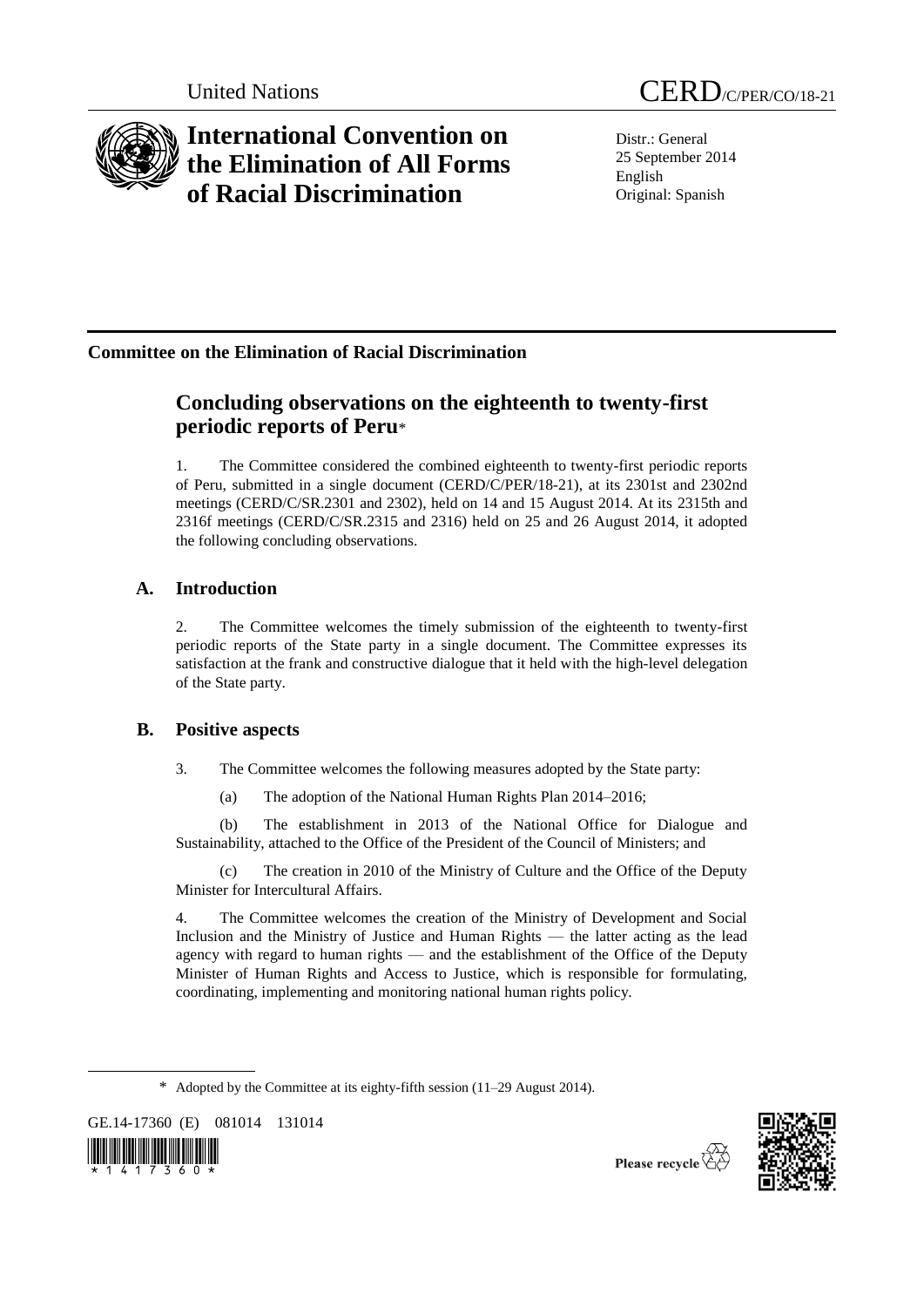5. The Committee warmly welcomes the adoption of the Act on the Right of Indigenous or Aboriginal Peoples to Prior Consultation (the Right to Prior Consultation Act) in September 2011 and the Regulations to the Act in April 2012.

6. The Committee notes in particular the efforts made by the State party to combat racial discrimination through the creation of the National Commission against Discrimination and the launch of the virtual platform called "Warning against racism" in 2013.

7. The Committee welcomes the ratification by the State party of the International Convention for the Protection of All Persons from Enforced Disappearance on 26 September 2012.

### **C. Concerns and recommendations**

#### **Structural discrimination**

8. The Committee notes with concern that members of indigenous peoples and Afro-Peruvians continue to be subjected to structural discrimination and are constantly faced with a lack of economic opportunities, poverty and social exclusion (arts. 1, 2 and 5).

**In the light of its previous recommendation (CERD/C/PER/CO/14-17, para. 10), the Committee recommends that the State party should adopt a comprehensive national policy against racism and racial discrimination that will promote social inclusion and reduce the high levels of inequality and poverty affecting members of indigenous peoples and Afro-Peruvians.**

#### **Definition of racial discrimination**

9. The Committee welcomes the recognition of the principle and fundamental right to equality contained in article 2, paragraph 2, of the Constitution of Peru. It is, however, concerned at the lack of a specific definition of racial discrimination containing all the elements of article 1 of the Convention (art. 1, para. 1, and art. 2, para. 1 (d)).

**On the basis of its general recommendation No. 14 (1993) on article 1, paragraph 1, of the Convention, the Committee urges the State party to incorporate in its domestic legislation a definition of racial discrimination that includes all the elements contained in article 1, paragraph 1, of the Convention and that covers acts of direct or indirect discrimination in all fields of law and public life.**

#### **Racial discrimination offences and racist hate speech**

10. Although article 323 of the Criminal Code relates to the offence of "Discrimination or incitement to discrimination", the Committee notes with concern that neither acts of racial discrimination nor the actions listed in article 4 of the Convention are clearly defined in Peruvian criminal legislation (art. 1, paras. 1 and 4).

**In the light of its general recommendations No. 7 (1985) on legislation to eradicate racial discrimination (art. 4) and No. 15 (1993) on article 4 of the Convention, the Committee urges the State party to include in its criminal legislation the offence of racial discrimination and an offence that combines all the elements of article 4 of the Convention while also conforming with general recommendation No. 35 (2013) on combating racist hate speech. The Committee also recommends that the State party should ensure that racial motivation is considered an aggravating circumstance when sentence is passed.**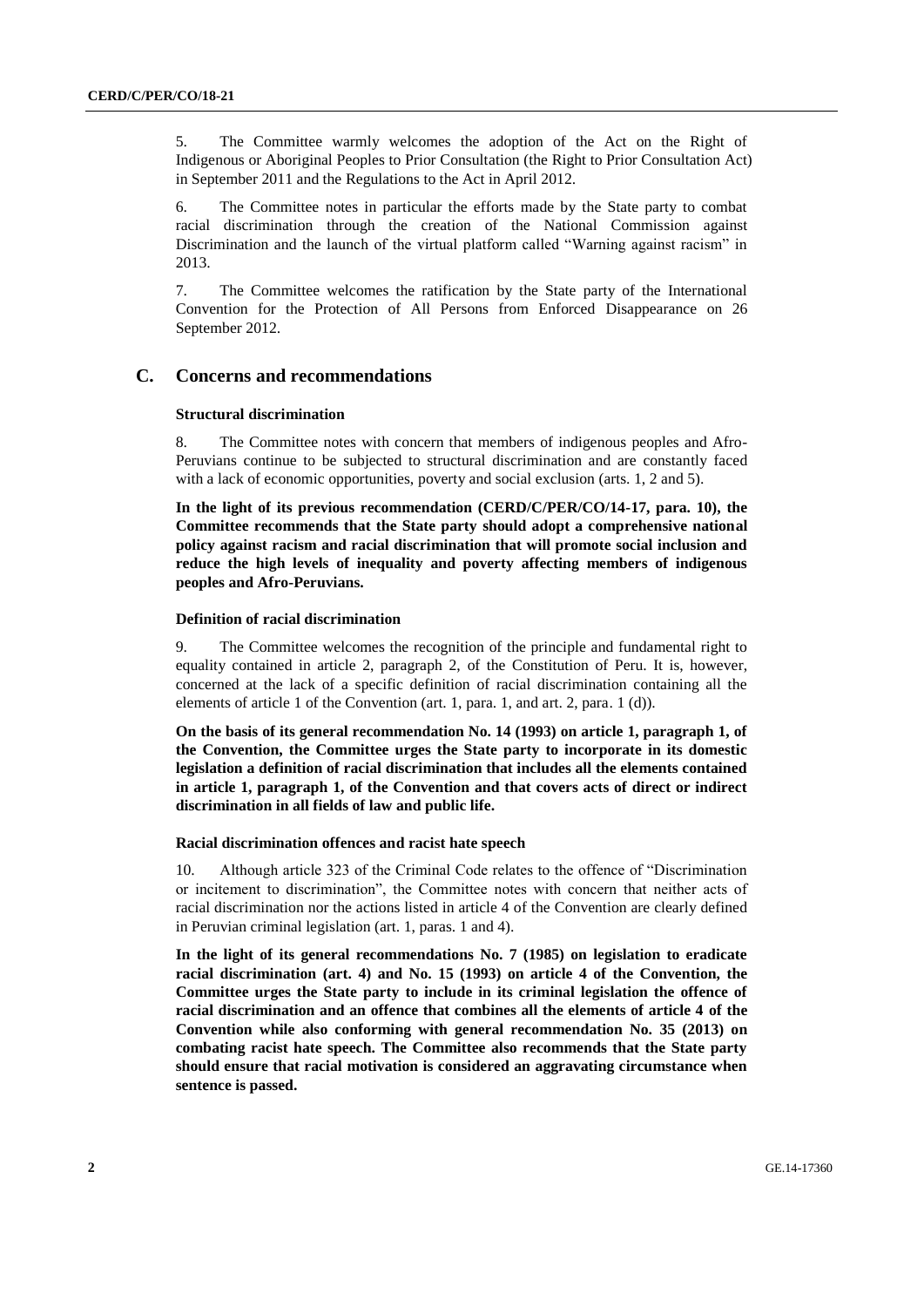#### **Statistical data and census**

11. The Committee continues to be concerned at the absence of disaggregated data on the composition of the population of the State party and, in particular, regrets the absence of data and indicators on the Afro-Peruvian population, which makes it difficult to obtain a clear and objective vision of the urgent needs of this sector of the population (arts. 1 and 2).

**The Committee reminds the State party of the importance of compiling and publishing disaggregated statistical data on the composition of its population. Bearing in mind that the next census will take place in 2017, the Committee urges the State party to compile data and indicators on the Afro-Peruvian and indigenous population, disaggregated by sex, age and disability, to facilitate active participation by indigenous peoples and the Afro-Peruvian population in developing the methodology to be used and to ensure that such a methodology is based on the criterion of selfidentification.** 

#### **Institutional measures**

12. The Committee takes note of the creation of the National Commission against Discrimination but is concerned at the lack of precise information on the resources allocated to the Commission and on its functions, particularly with regard to the fight against racial discrimination. The Committee also regrets that the National Institute for the Development of Andean, Amazonian and Afro-Peruvian Peoples (INDEPA) has been merged with the Ministry of Culture, which will be detrimental to its technical nature and its independence (art. 2, para. 1).

**The Committee recommends that the State party should take the necessary legislative and administrative measures to provide a clear definition of the mandate and functions of the National Commission against Discrimination with regard to combating racial discrimination and ensure the allocation of sufficient human and financial resources to enable it to carry out its functions effectively. The Committee reiterates its previous recommendation (CERD/C/PER/CO/14-17, para. 22) and encourages the State party to strengthen INDEPA by ensuring its independence, visibility and effectiveness.**

#### **Afro-Peruvian population**

13. The Committee is concerned at the discrimination and invisibility experienced by the Afro-Peruvian population, particularly in the areas of employment, education and health. Despite the creation of an Afro-Peruvian working group in the Congress of the Republic, the Committee regrets that there is still a low level of participation by Afro-Peruvian men and women in politics and in the development and approval of public standards and policies (arts. 2 and 5).

**On the basis of general recommendation No. 34 (2011) on racial discrimination against persons of African descent, the Committee urges the State party to adopt general and specific measures, including the allocation of human and financial resources, to ensure that Afro-Peruvians can exercise their rights. It also invites it to adopt mechanisms aimed at ensuring that Afro-Peruvian communities participate in politics, in the design and approval of public standards and policies and in the implementation of projects affecting them directly or indirectly.**

#### **Implementation of the Right to Prior Consultation Act**

14. The Committee welcomes the adoption of the Right to Prior Consultation Act and its Regulations, and also the information provided by the State party on the 16 consultation processes currently taking place. However, the Committee is concerned by information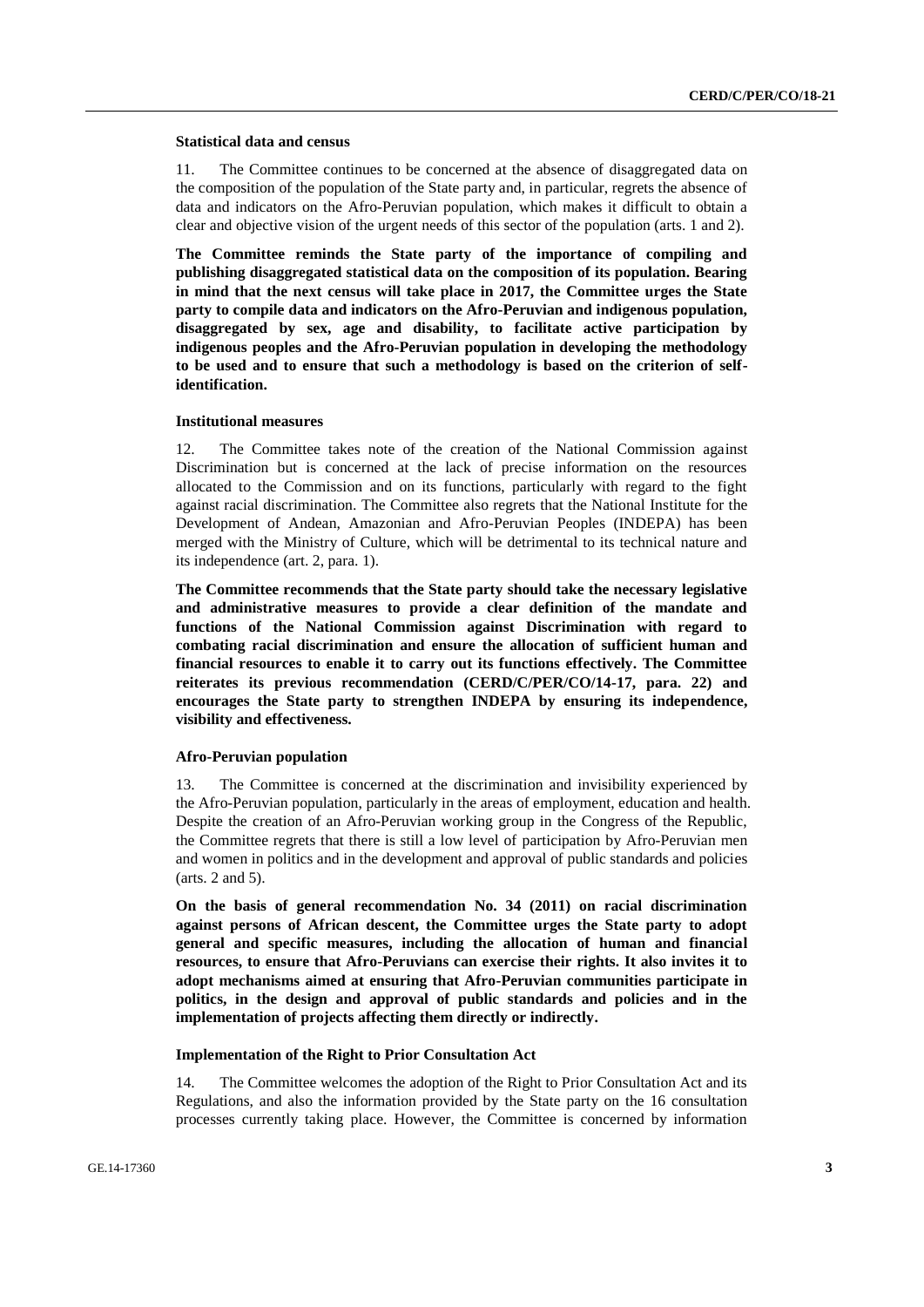received on the lack of resources or a proper methodology for the implementation of the consultation process. The Committee also regrets the exclusion from the consultation process of projects relating to the mining sector and the constraints placed on determining which peoples should be consulted (arts. 2 and 5).

#### **The Committee recommends that the State party should:**

**(a) Adopt an appropriate methodology for conducting prior consultation procedures in conformity with international standards and ensure the allocation of sufficient resources;**

**(b) Ensure that all projects on the development and exploitation of natural resources, including mining operations, are submitted to the consultation process with a view to obtaining the free, prior and informed consent of communities that may be affected;**

**(c) Guarantee that all indigenous communities, either from the Andean or the Amazonian region, that may be affected, directly or indirectly, by the adoption of a legislative or administrative measure should be duly consulted.**

#### **Indigenous peoples and exploitation of natural resources**

15. Despite the measures adopted to guarantee protection for the rights of indigenous peoples, the Committee is concerned that concessions for the extraction of natural resources continue to infringe the rights of indigenous peoples over their lands, traditional and ancestral territories and natural resources, including waters, and generate environmental problems, such as the pollution of aquifers. The Committee expresses its concern at the lack of effective implementation of the measures adopted to mitigate environmental impacts (art. 5).

**In the light of general recommendation No. 23 (1997) on the rights of indigenous peoples and the recommendations of the Special Rapporteur on the rights of indigenous peoples in his report on the situation of indigenous peoples' rights in Peru with regard to the extractive industries (A/HRC/27/52/Add.3), the Committee urges the State party to:**

**(a) Redouble its efforts to strengthen the legislative and administrative framework for the protection of indigenous peoples with regard to the exploitation of natural resources;**

**(b) Guarantee the full and effective enjoyment by indigenous peoples of their rights over the lands, territories and natural resources that they occupy or use, by such means as the appropriate issuance of deeds of title;**

**(c) Ensure the effective implementation of protection measures and safeguards against environmental impacts;**

**(d) Guarantee that indigenous peoples affected by natural resource activities in their territories receive compensation for damage or loss suffered and participate in the benefits arising out of such activities.**

#### **Indigenous peoples in a situation of voluntary isolation or initial contact**

16. The Committee welcomes the measures taken by the State party to protect indigenous or aboriginal peoples in a situation of voluntary isolation or initial contact but is concerned at the gaps in their implementation. The Committee reiterates its concern about the plan to extend the exploration and extraction of natural gas in the Kugapakori-Nahua-Nanti Reserve, which may put at risk the physical well-being of the indigenous peoples living in the area and infringe their rights (art. 5).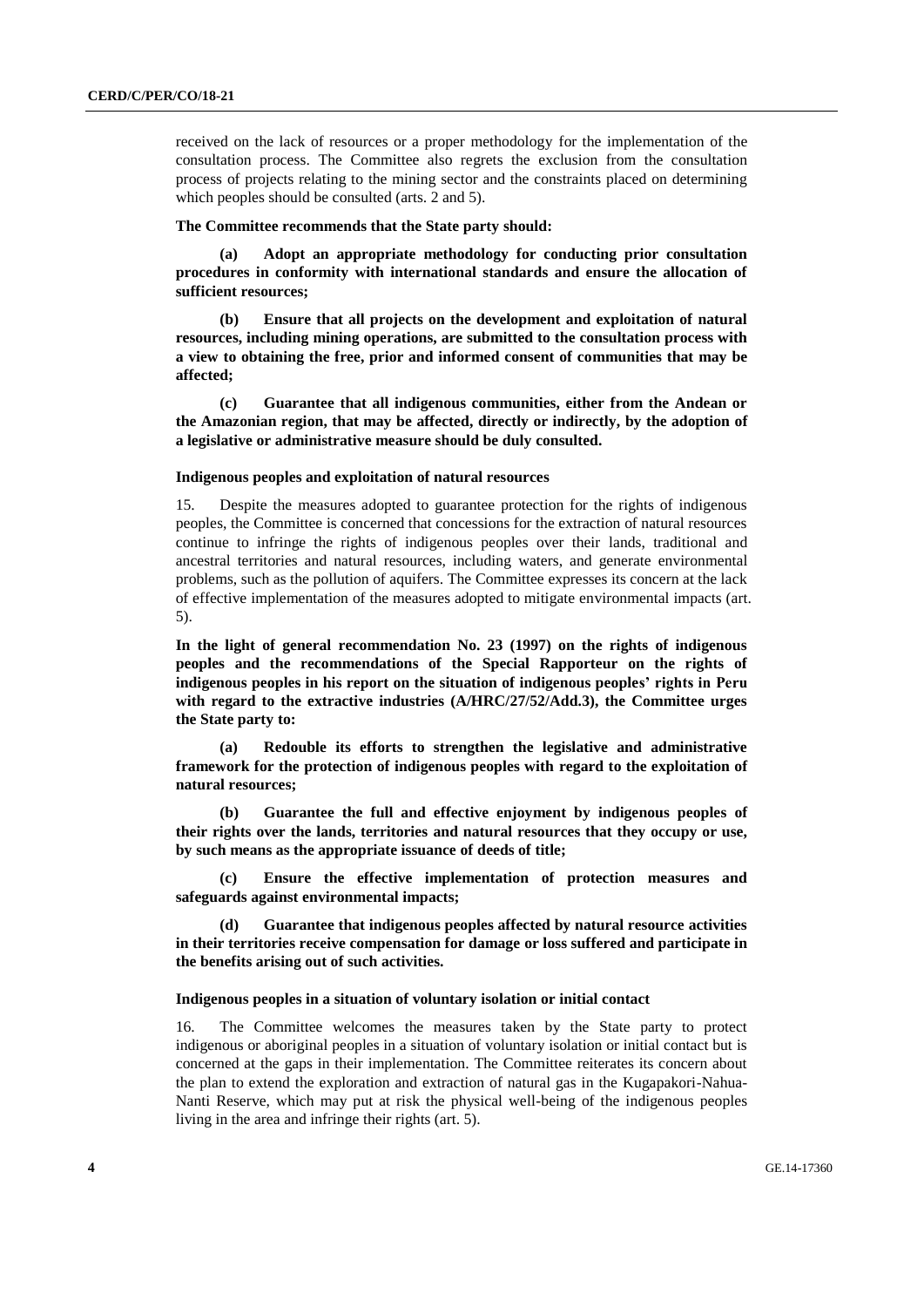**The Committee recommends that the State party should intensify the protection that it provides to indigenous peoples in a situation of voluntary isolation or initial contact and adopt the measures required to ensure their due implementation. The Committee urges the State party to comply with the recommendations of the Special Rapporteur on the rights of indigenous peoples in his report (A/HRC/27/52/Add.3) with regard to indigenous peoples in a situation of voluntary isolation or initial contact, particularly those living in the Kugapakori-Nahua-Nanti Reserve.**

#### **Multiple forms of discrimination**

17. The Committee is concerned that indigenous and Afro-Peruvian women continue to encounter multiple forms of discrimination in the areas of education, employment and health, that they continue to be victims of gender-based violence and that they face difficulties in gaining access to justice. The Committee is also dismayed by reports of discrimination suffered by many female domestic workers owing to their ethnic origin (arts. 5 and 6).

**The Committee recommends that the State party should take into account its general recommendation No. 25 (2000) on the gender-related dimensions of racial discrimination (art. 5) in all policies and strategies for combating racial discrimination in order to address the multiple forms of discrimination affecting women. The Committee also urges the State party to take measures with an intercultural focus to improve access by women who are victims of discrimination and violence to education, employment, health and justice. The Committee urges the State party to adopt effective measures to protect domestic workers and speed up the pace of ratification of the International Labour Organization (ILO) Domestic Workers Convention, 2011 (No. 189).**

#### **Disparity in education**

18. The Committee is concerned at the difficulties facing children whose mother tongue is not Spanish as regards access to quality education and also at the high levels of illiteracy among boys and girls belonging to indigenous or Afro-Peruvian communities (art. 5).

**The Committee recommends that the State party should adopt the necessary measures to eradicate illiteracy and improve the quality of education in rural areas inhabited by boys and girls belonging to indigenous communities and to ensure effective implementation of the national policy of intercultural bilingual and rural education in order to consolidate the intercultural approach and ensure the use of indigenous languages in primary and secondary education.**

#### **Right to identity**

19. Despite the efforts by the State party in setting up the National Identity and Civil Status Registry (RENIEC), the Committee is concerned that a significant number of indigenous women and girls continue to face difficulty in gaining access to the birth register and obtaining identity documents, particularly in the indigenous communities of the Amazonian and Andean regions (art. 5 (d)).

**The Committee recommends that the State party should redouble its efforts to guarantee access to the birth register for all indigenous peoples, particularly those in remote areas of the Amazonian and Andean regions, and to ensure that they can obtain birth certificates and identity documents.**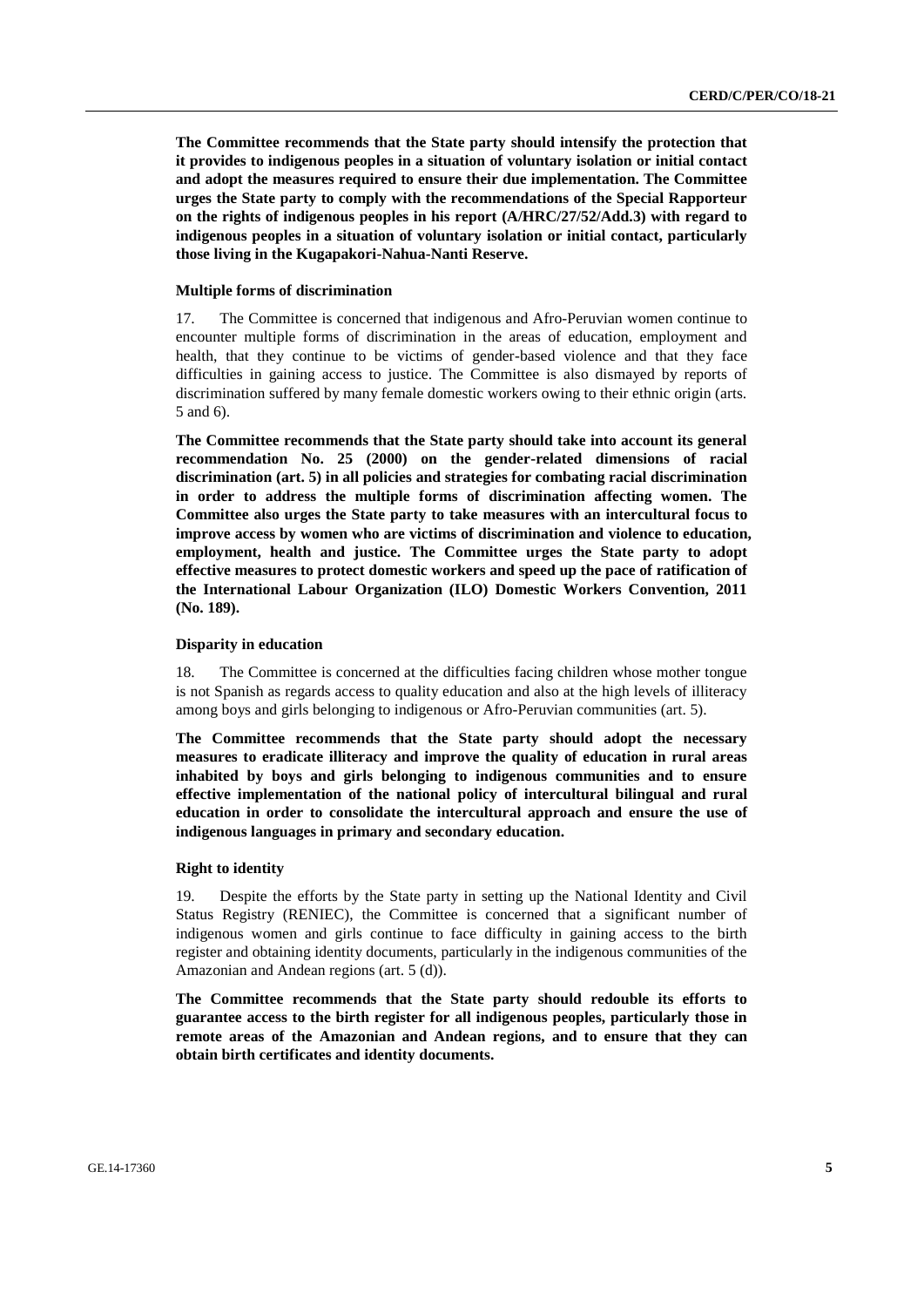#### **Forced labour practices**

20. The Committee notes with concern that members of indigenous peoples, especially in the Madre de Dios and Ucayali regions, are deceived into engaging in forced labour practices and servitude in the forestry and mining sectors (arts. 2 and 5).

**The Committee recommends that the State party should:**

**(a) Intensify its efforts to eradicate forced labour by strengthening and allocating sufficient resources to the National Committee against Forced Labour;**

**(b) Undertake the immediate investigation and trial of those responsible for such acts and provide victims with assistance, protection and adequate reparation;**

**(c) Comply fully with the recommendations of the Special Rapporteur on contemporary forms of slavery, including its causes and consequences, following her visit to Peru (A/HRC/18/30/Add.2).**

#### **Refugees and asylum seekers**

21. Notwithstanding the information provided by the State party with regard to the treatment of refugees and asylum seekers, the Committee is concerned that such people continue to face racial discrimination and are impeded them in the effective exercise of their economic, social and cultural rights and, in particular, access to health and employment (art. 5 (d) and (e)).

**The Committee urges the State party to take all the measures required to promote the integration of refugees and asylum seekers, guaranteeing them access to education, employment and health services without discrimination. The Committee also recommends that the State party should intensify the human rights training that it offers to public officials with regard to this sector of the population.**

#### **Implementation of the Comprehensive Collective Reparations Plan**

22. The Committee is concerned at the delays in the implementation of the Comprehensive Collective Reparations Plan, particularly with regard to members of indigenous peoples who were victims of the armed conflict between 1990 and 2000, and the lack of proper participation by such persons in developing and implementing reparation programmes. The Committee is dismayed to learn of the decision of the Supra-Provincial Criminal Prosecutor's Office of Lima to close the investigation into the case of over 2,000 women, mainly indigenous women, who were subjected to forced sterilization between 1996 and 2000 (arts. 2 and 6).

#### **The Committee urges the State party to:**

**(a) Adopt the necessary measures to ensure the speedy and effective implementation of the Comprehensive Collective Reparations Plan, including the allocation of sufficient resources;**

**(b) Facilitate the participation of indigenous peoples in developing and implementing reparation programmes;**

**(c) Reopen the investigation into the case of victims of forced sterilization and ensure that those responsible are duly punished and that the victims receive appropriate reparation.**

#### **Social conflict arising out of projects involving natural resource exploitation**

23. The Committee welcomes the action taken by the State party to prevent social conflicts by setting up discussion forums. However, it is sorry to learn that acts of violence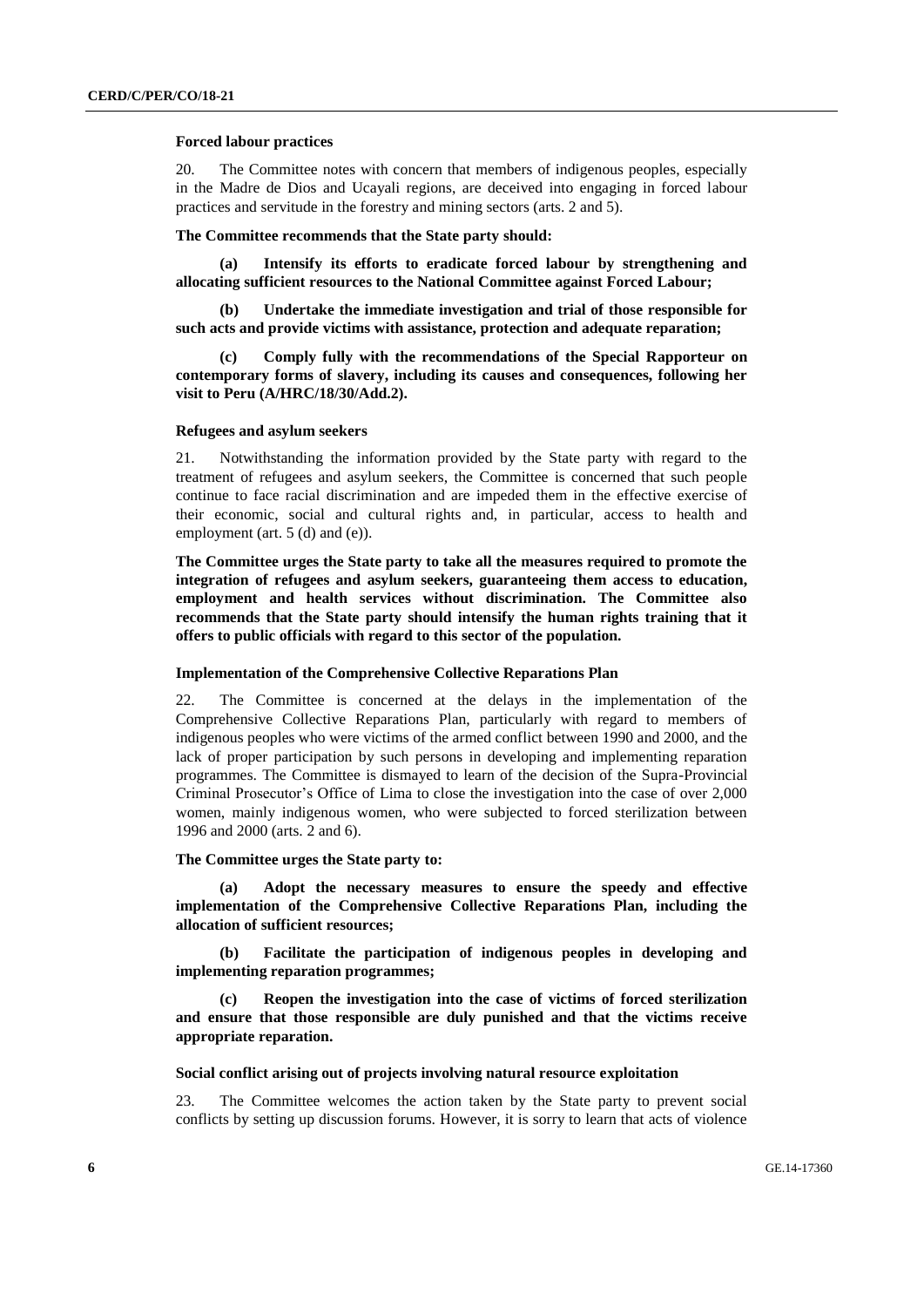arising out of opposition to projects involving natural resource exploitation continue to occur and that, as in the case of the tragic events in Bagua, they are not exhaustively investigated. The Committee notes with concern information received recently about criminal prosecutions and the disproportionate use of force against members of indigenous peoples opposed to extractive projects. The Committee is also concerned by the negative impact that may be felt by indigenous peoples of the adoption of the recent amendments to the Criminal Code (Act No. 30151), exempting law enforcement officials from criminal liability when they cause injury or death as a result of the use of force in the course of their duties (arts. 5 (a) and 6).

#### **The Committee urges the State party to:**

**(a) Strengthen mechanisms to prevent social conflict by promoting the effective participation of members or representatives of indigenous peoples to enable them to express freely their opposition to projects involving natural resource exploitation;**

**(b) Conduct an exhaustive inquiry into violations of human rights that arise out of opposition to extractive projects;**

**(c) Adopt the necessary measures to guarantee respect for the principle of proportionality and strict necessity in the recourse to force against persons belonging to indigenous peoples;**

**(d) Consider repealing Act No. 30151 and ensure that those responsible for the excessive use of force, to the detriment of members of indigenous peoples, are brought to trial.**

#### **Combating racial stereotypes**

24. Despite the measures adopted to combat racial discrimination, including administrative measures directed at the media, the Committee remains concerned by the discriminatory attitudes that are still deeply rooted in Peruvian society and regrets that the media persist in propagating negative stereotypes of indigenous peoples and Afro-Peruvians, as in the case of the television programme *La Paisana Jacinta* (art. 7).

**In the light of its earlier recommendation (CERD/C/PER/CO/14-17, para. 19) and its general recommendation No. 35 (2013) on combating racist hate speech, the Committee recommends that the State party should:**

**(a) Take appropriate steps in accordance with the general recommendation to prevent the propagation of messages, programmes and advertisements that continue to perpetuate the stigmatization of indigenous peoples and Afro-Peruvian communities through the representation of stereotypes;**

**(b) In accordance with the commitment expressed during the interactive dialogue, speed up the preparation and adoption of a code of ethics under which the media will undertake to respect the dignity, identity and cultural diversity of indigenous peoples and Afro-Peruvian communities;**

**(c) Conduct extensive awareness-raising and education campaigns among the general public on the negative effects of racial discrimination and promote understanding and tolerance among the various racial and ethnic groups in the country.**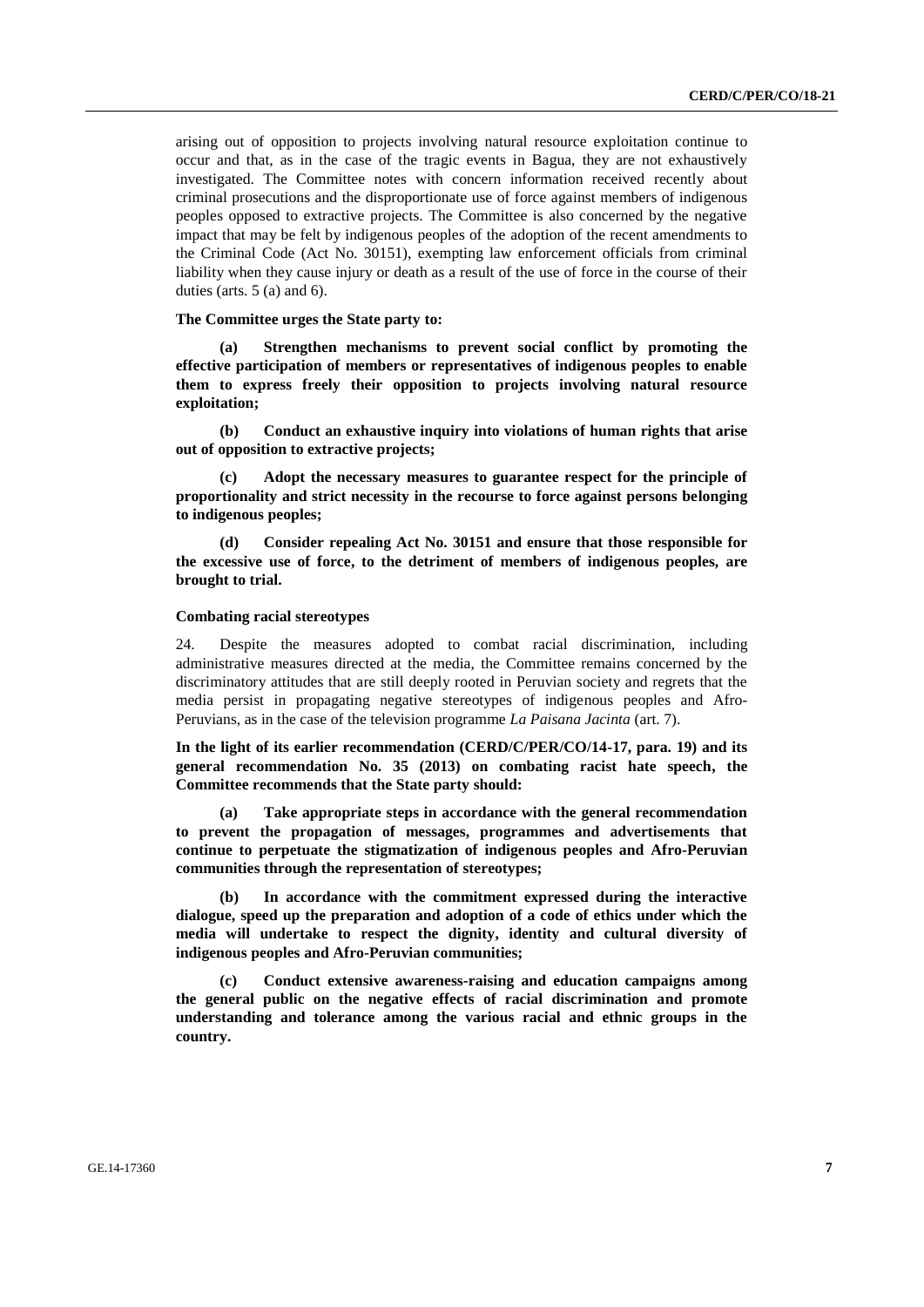### **D. Other recommendations**

25. In view of the indivisibility of all human rights, the Committee encourages the State party to consider acceding to the Convention on the Reduction of Statelessness of 1961 and the Inter-American Convention against Racism, Racial Discrimination and Related Forms of Intolerance of 2013.

#### **Amendment of article 8 of the Convention**

26. The Committee recommends that the State party should ratify the amendment to article 8, paragraph 6, of the International Convention on the Elimination of All Forms of Racial Discrimination, adopted on 15 January 1992 at the Fourteenth Meeting of States Parties to the Convention and endorsed by the General Assembly in its resolution 47/111 of 16 December 1992. In this connection, the Committee recalls General Assembly resolutions 61/148, 63/243 and 65/200, in which the General Assembly strongly urged States parties to accelerate their domestic ratification procedures with regard to the amendment to the Convention concerning the financing of the Committee and to notify the Secretary-General expeditiously in writing of their agreement to the amendment.

#### **Durban Declaration and Programme of Action**

27. In the light of its general recommendation No. 33 (2009) on follow-up to the Durban Review Conference, the Committee recommends that, when incorporating the provisions of the Convention into its national legislation, the State party should take into consideration the Durban Declaration and Programme of Action, adopted in September 2001 at the World Conference against Racism, Racial Discrimination, Xenophobia and Related Intolerance, as well as the outcome document of the Durban Review Conference, held in Geneva in April 2009. The Committee requests that the State party should include specific information in its next periodic report on action plans and other measures adopted to implement the Durban Declaration and Programme of Action at the national level.

#### **Dissemination of reports and concluding observations**

28. The Committee recommends that the State party should make the Committee's concluding observations available to the general public, disseminating them in the official languages and in other commonly used languages of the State party.

#### **Follow-up to concluding observations**

29. In accordance with article 9, paragraph 1, of the Convention and rule 65 of its amended rules of procedure, the Committee requests the State party to provide information, within one year of the adoption of these concluding observations, on its follow-up to the recommendations contained in paragraphs 15, 22, 23 and 24 above.

#### **Paragraphs of particular importance**

30. The Committee also wishes to draw the attention of the State party to the particular importance of the recommendations contained in paragraphs 8, 14 and 17 above and requests it to provide detailed information in its next periodic report on the specific measures taken to implement them.

#### **Preparation of the next report**

31. The Committee recommends that the State party should submit its twenty-second and twenty-third periodic reports by 29 October 2016, taking into account the treatyspecific guidelines on reporting adopted by the Committee at its seventy-first session